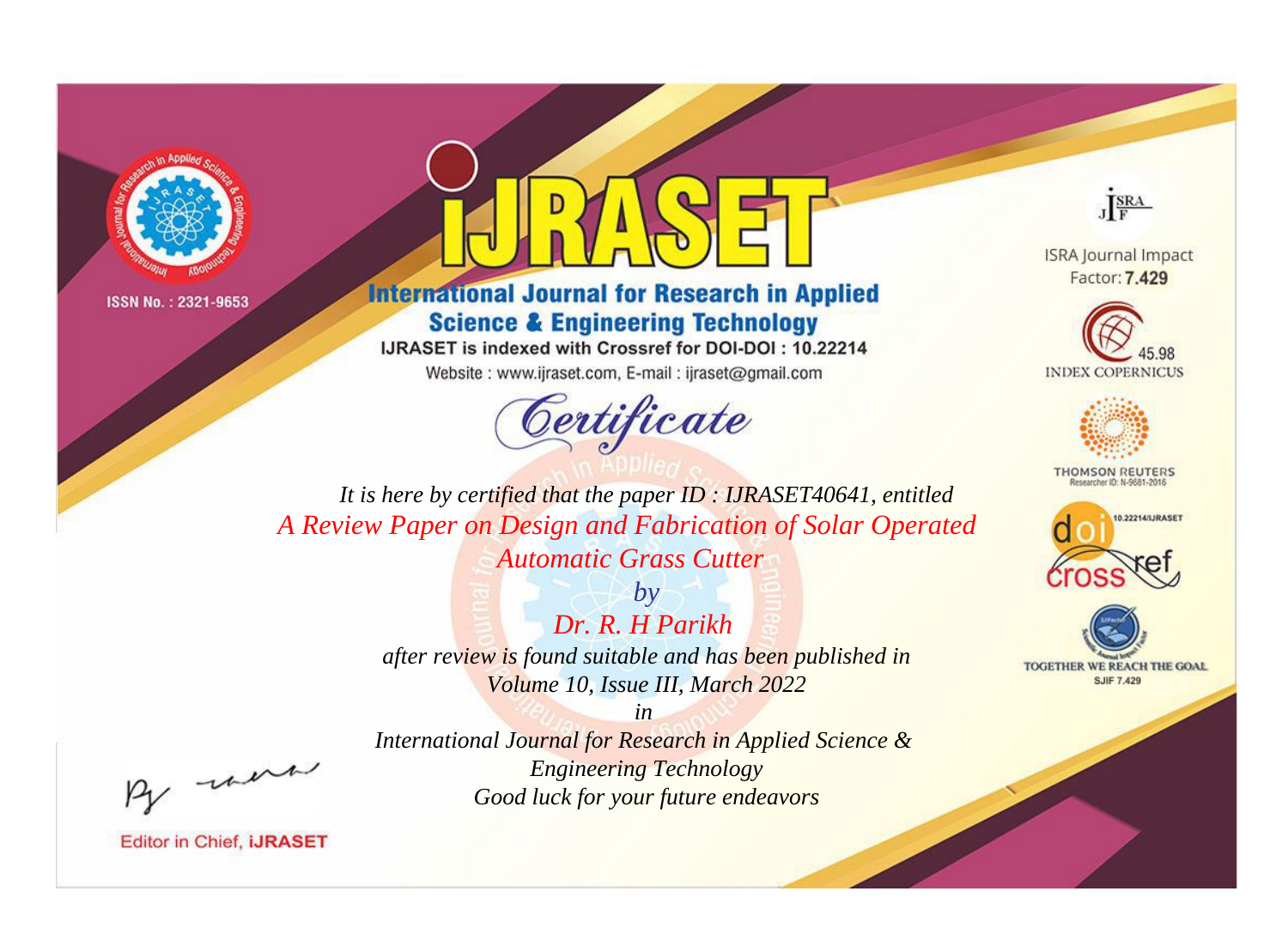



# **International Journal for Research in Applied Science & Engineering Technology**

IJRASET is indexed with Crossref for DOI-DOI: 10.22214

Website: www.ijraset.com, E-mail: ijraset@gmail.com



JERA

**ISRA Journal Impact** Factor: 7.429





**THOMSON REUTERS** 



TOGETHER WE REACH THE GOAL **SJIF 7.429** 

It is here by certified that the paper ID: IJRASET40641, entitled A Review Paper on Design and Fabrication of Solar Operated **Automatic Grass Cutter** 

> $b\nu$ **Vicky Lonare** after review is found suitable and has been published in Volume 10, Issue III, March 2022

were

International Journal for Research in Applied Science & **Engineering Technology** Good luck for your future endeavors

 $in$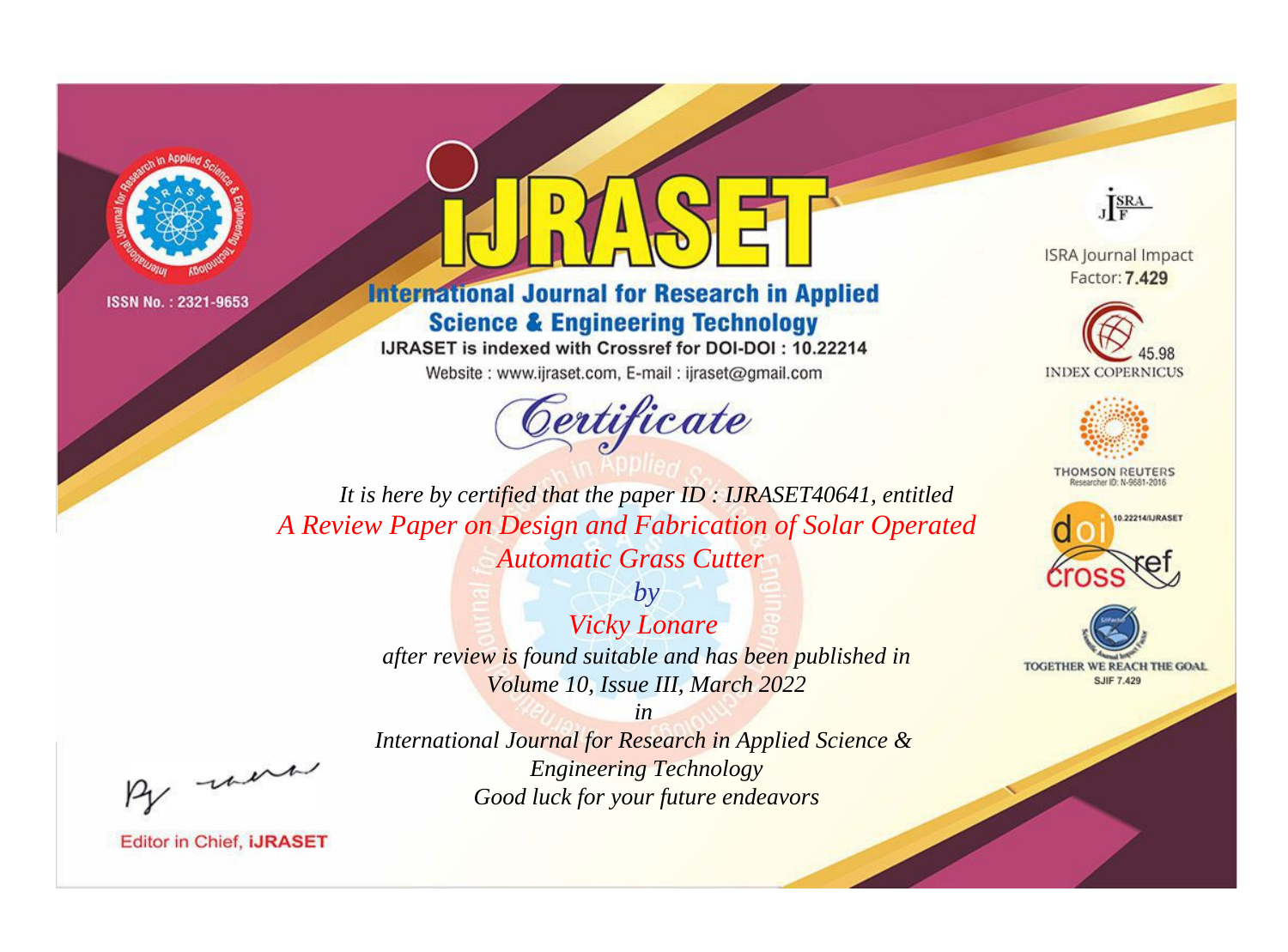



# **International Journal for Research in Applied Science & Engineering Technology**

IJRASET is indexed with Crossref for DOI-DOI: 10.22214

Website: www.ijraset.com, E-mail: ijraset@gmail.com



JERA

**ISRA Journal Impact** Factor: 7.429





**THOMSON REUTERS** 



TOGETHER WE REACH THE GOAL **SJIF 7.429** 

It is here by certified that the paper ID: IJRASET40641, entitled A Review Paper on Design and Fabrication of Solar Operated **Automatic Grass Cutter** 

> $by$ **Sanket Patil** after review is found suitable and has been published in Volume 10, Issue III, March 2022

were

International Journal for Research in Applied Science & **Engineering Technology** Good luck for your future endeavors

 $in$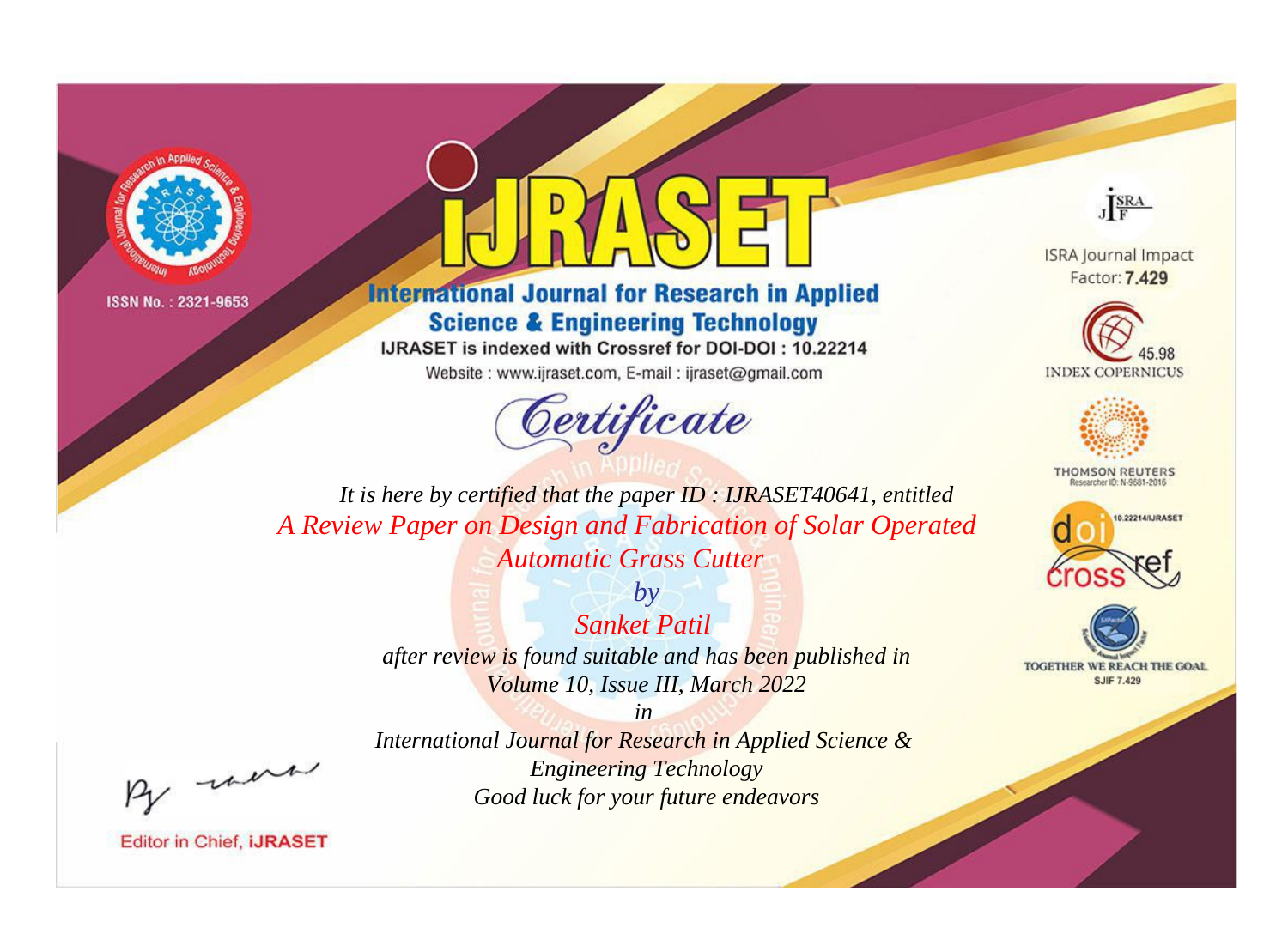

# **International Journal for Research in Applied Science & Engineering Technology**

IJRASET is indexed with Crossref for DOI-DOI: 10.22214

Website: www.ijraset.com, E-mail: ijraset@gmail.com



JERA

**ISRA Journal Impact** Factor: 7.429





**THOMSON REUTERS** 



TOGETHER WE REACH THE GOAL **SJIF 7.429** 

It is here by certified that the paper ID: IJRASET40641, entitled A Review Paper on Design and Fabrication of Solar Operated **Automatic Grass Cutter** 

> $b\nu$ Radheshyam Diwate after review is found suitable and has been published in Volume 10, Issue III, March 2022

> > $in$

International Journal for Research in Applied Science & **Engineering Technology** Good luck for your future endeavors

were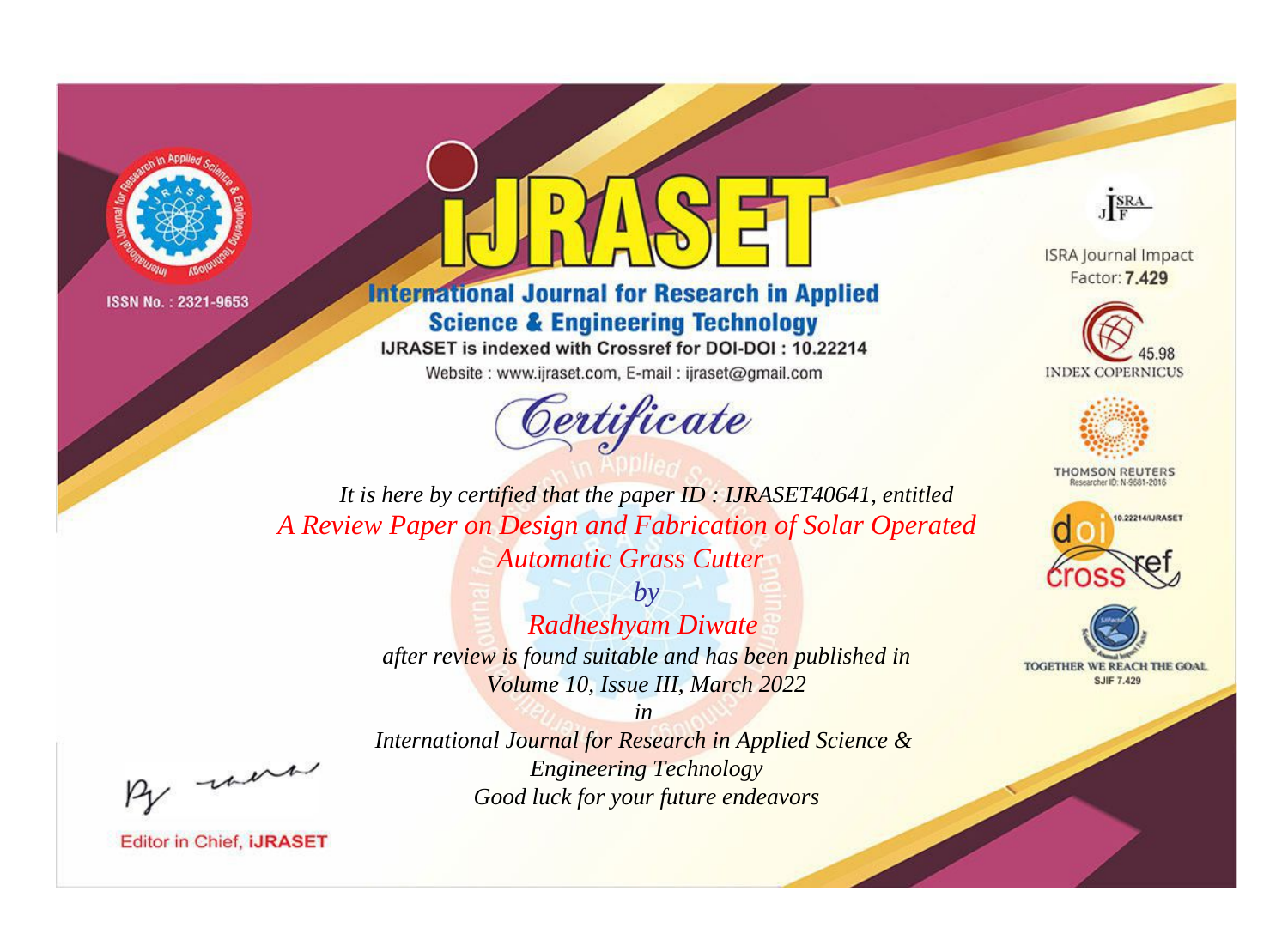

# **International Journal for Research in Applied Science & Engineering Technology**

IJRASET is indexed with Crossref for DOI-DOI: 10.22214

Website: www.ijraset.com, E-mail: ijraset@gmail.com



JERA

**ISRA Journal Impact** Factor: 7.429





**THOMSON REUTERS** 



TOGETHER WE REACH THE GOAL **SJIF 7.429** 

It is here by certified that the paper ID: IJRASET40641, entitled A Review Paper on Design and Fabrication of Solar Operated **Automatic Grass Cutter** 

> $b\nu$ **Rhutik Bhiwapurkar** after review is found suitable and has been published in Volume 10, Issue III, March 2022

were

International Journal for Research in Applied Science & **Engineering Technology** Good luck for your future endeavors

 $in$